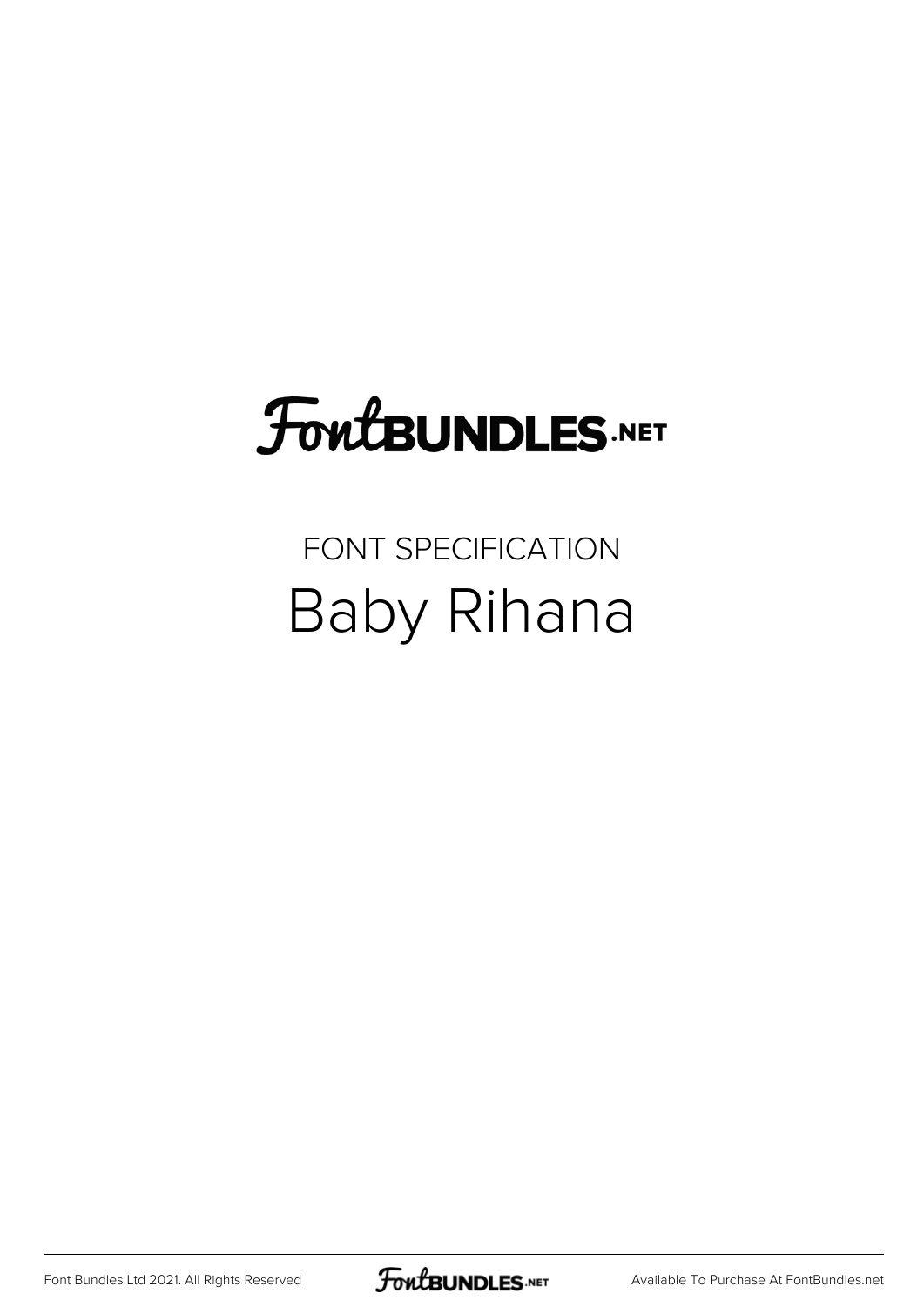#### Baby Rihana - Regular

**Uppercase Characters** 

### ABCDEFGHIJKIM NOPQRSTUVUXYZ

Lowercase Characters

 $a\, b\, c\, d\, e\, \beta\, g\, h\,$ i j $\,\Bbbk\, l\, m\, n\, a\, p\, q$ rstuv $\,$ v $\,$  $4\%$ 

**Numbers** 

#### 0723456789

**Punctuation and Symbols** 



All Other Glyphs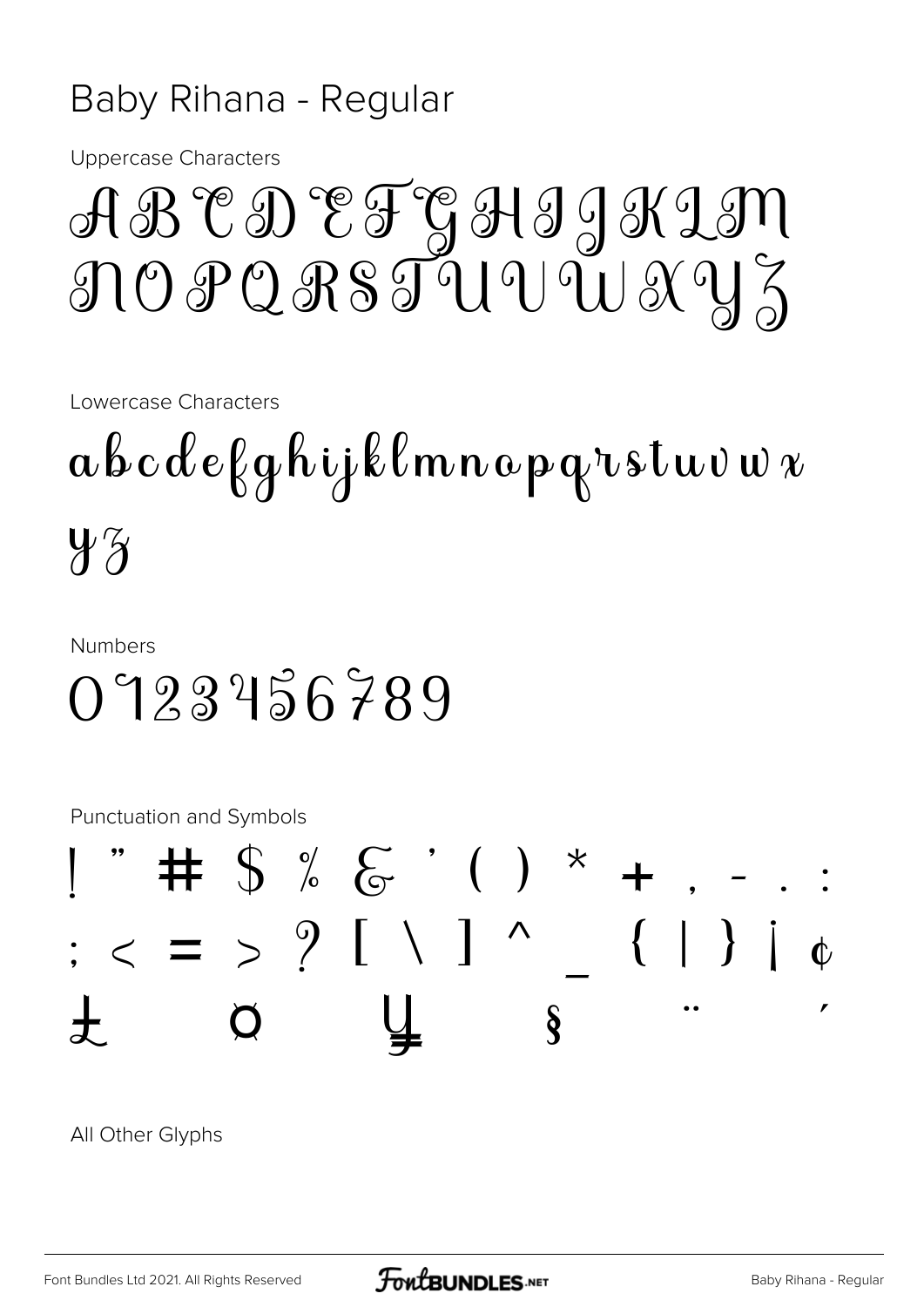# $\mathcal{F}$  J R  $\mathcal{F}$   $\mathcal{F}$   $\mathcal{F}$   $\mathcal{F}$   $\mathcal{F}$   $\mathcal{F}$   $\mathcal{F}$  $E$  Ê Ë S S S H T Ò Ó Ô Õ Ö × Ø Ù Ú Û Ü Ý Þ ß à á â ã ä å æ ç è é ê ë ì  $\mathbf{i}$   $\hat{\mathbf{i}}$   $\mathbf{v}$   $\mathbf{0}$   $\mathbf{\tilde{n}}$   $\hat{\mathbf{0}}$   $\hat{\mathbf{0}}$   $\hat{\mathbf{0}}$   $\hat{\mathbf{0}}$  $\ddot{\omega}$   $\div$   $\phi$   $\dot{\omega}$   $\dot{\omega}$   $\ddot{\omega}$   $\ddot{\omega}$   $\dot{\omega}$   $\dot{\omega}$   $\dot{\omega}$   $\dot{\omega}$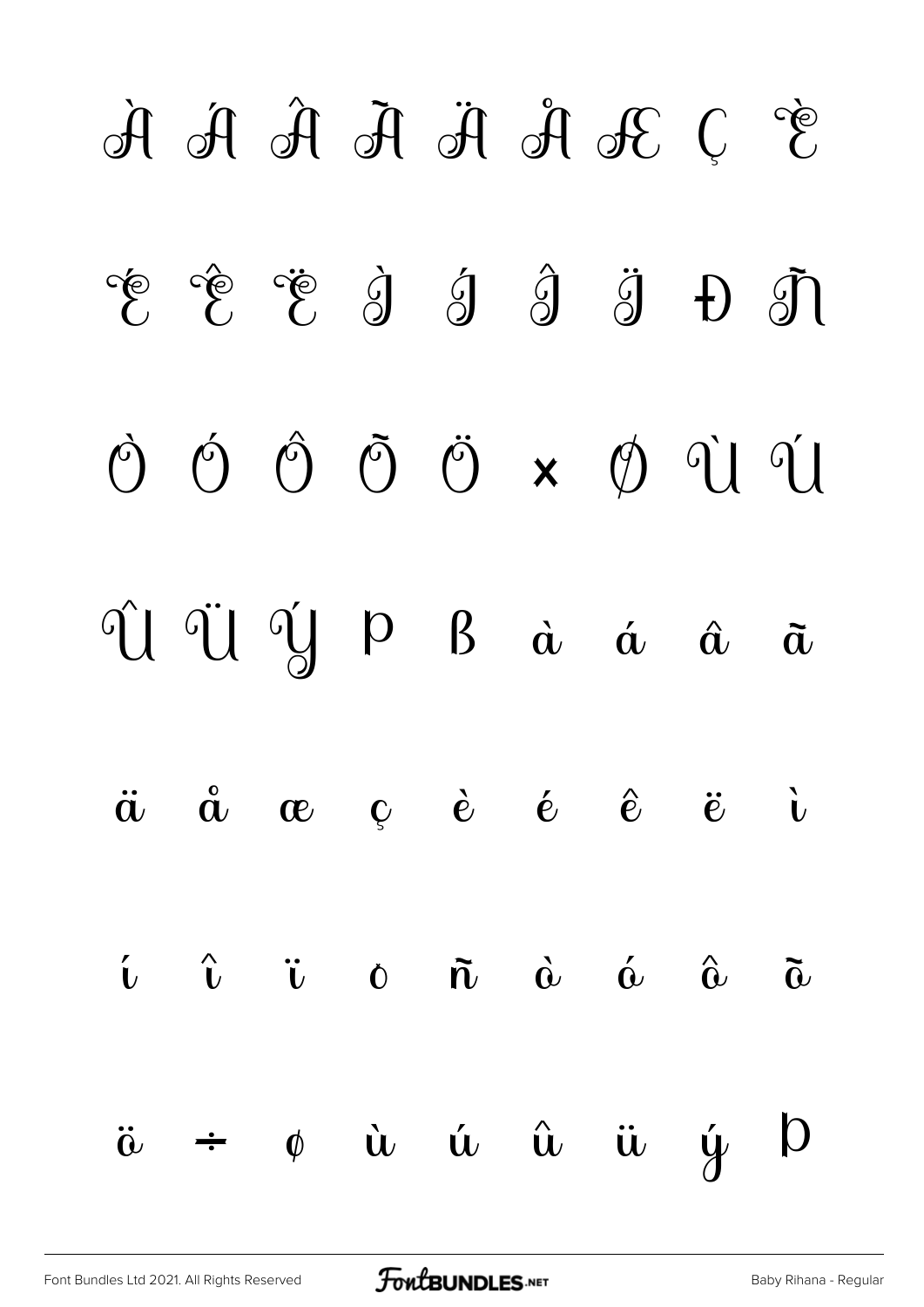$\check{\mathbf{s}}$   $\check{\mathbf{y}}$   $\check{\mathbf{s}}$  $\ell$   $\mathfrak{C}$   $\alpha$   $\check{\mathbf{S}}$  $\ddot{y}$   $\dot{\lambda}$  $\check{z}$  $\int$  $\vee$  $\mathbf{r}$   $\mathbf{r}$   $\mathbf{r}$   $\mathbf{r}$  $\wedge$  $\mathbf{o}$  $-$  cach cc cd ce  $\epsilon$ of og ch oi oj ck clomon ca opogor os dou oro  $\alpha$  ap $\gamma$  as be a decepted gohoio jo kolomonovo

**FoutBUNDLES**.NET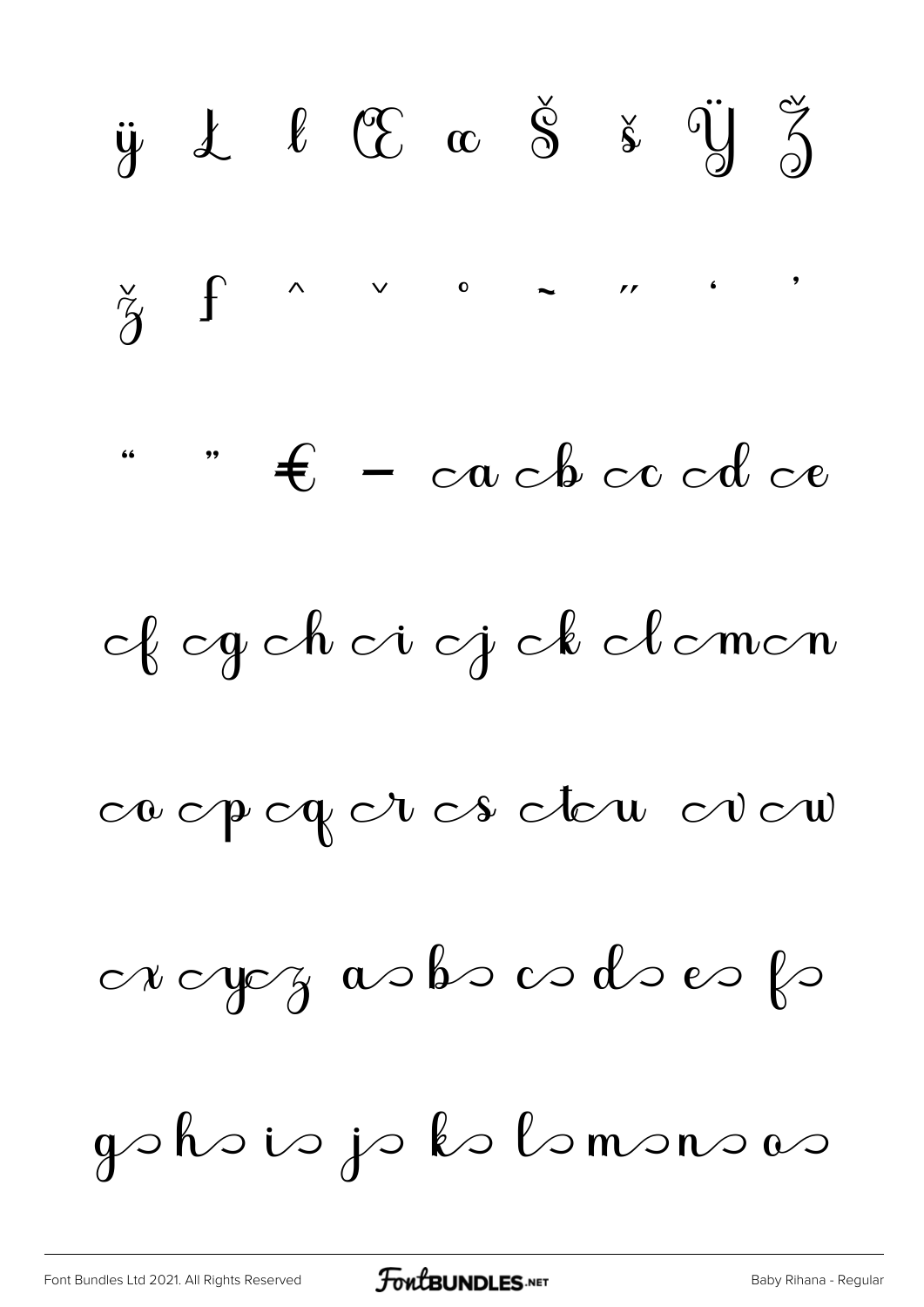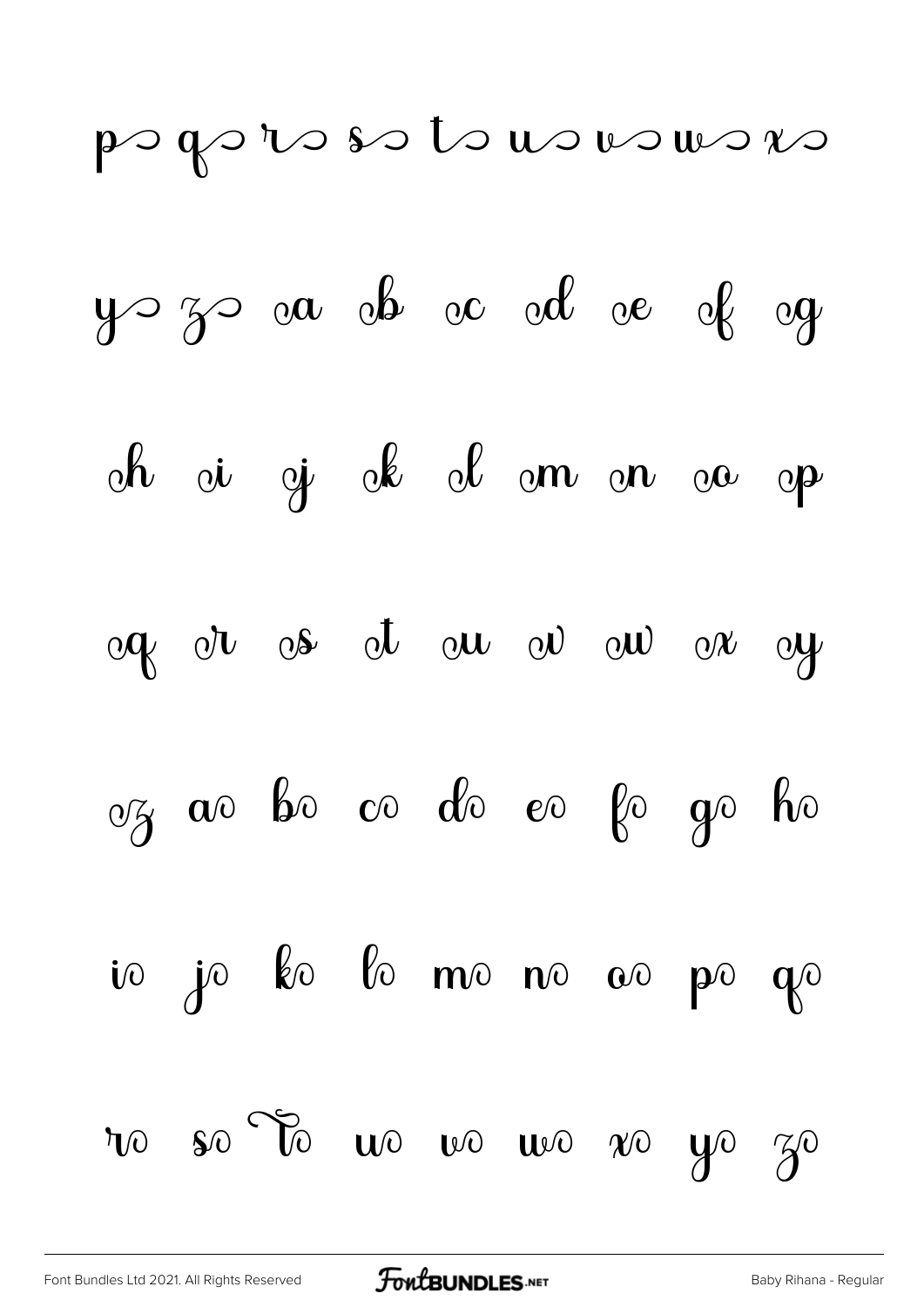